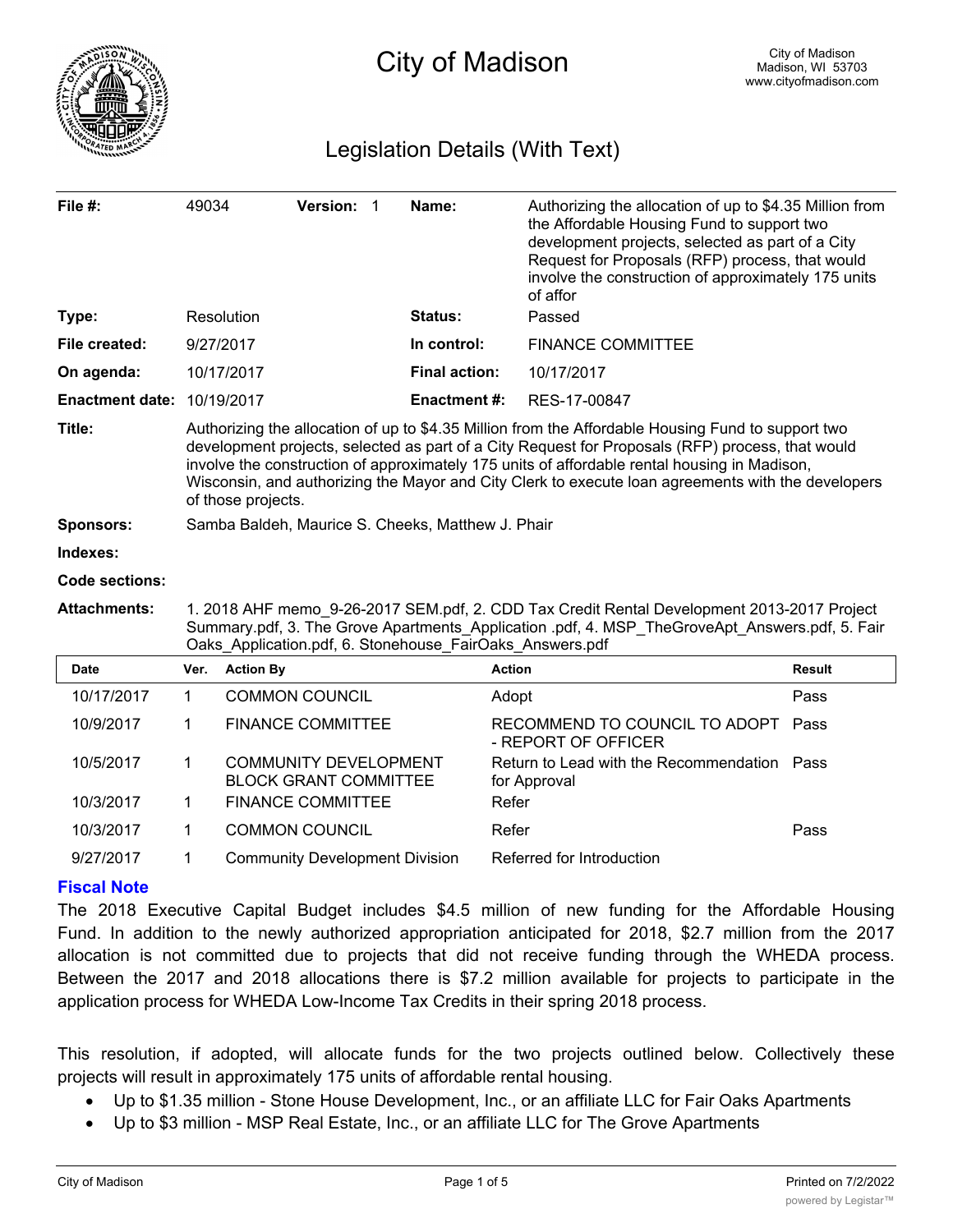### **Title**

Authorizing the allocation of up to \$4.35 Million from the Affordable Housing Fund to support two development projects, selected as part of a City Request for Proposals (RFP) process, that would involve the construction of approximately 175 units of affordable rental housing in Madison, Wisconsin, and authorizing the Mayor and City Clerk to execute loan agreements with the developers of those projects.

## **Body**

### **Background**

The City of Madison's 2018 Capital Budget is expected to authorize continuation of the Affordable Housing Fund, at an annual level of \$4.5 million. The AHF was created in 2015 to help increase and/or preserve the supply of affordable rental housing. It seeks to leverage other financing resources, most notably federal Low-Income Housing Tax Credits (LIHTCs), to help achieve the City's goal of adding approximately 150-200 new affordable rental units per year.

In Wisconsin, LIHTCs are administered by the Wisconsin Housing and Economic Development Authority (WHEDA). WHEDA allocates credits annually through a highly competitive process. The review criteria that WHEDA employs favors development proposals that demonstrate local financial participation.

In choosing how to allocate City AHF funds, the Community Development Division conducts its own competitive Request for Proposals (RFP) process. That process is scheduled to coincide with WHEDA's cycle so that City funds can be awarded in time to benefit developers seeking tax credits from WHEDA. WHEDA's next application deadline is December 8, 2017.

This resolution is intended to authorize the commitment of City funds, to the developers and in the amounts specified, for project proposals selected in the RFP process conducted earlier this year. It is also intended to authorize the Mayor and City Clerk to execute loan agreements and other documents necessary to proceed with these projects.

### *ACTION*

WHEREAS, in order to carry out the City's objective of expanding the supply of affordable rental housing called for in the 2018 Capital Budget, and using City resources in concert with federal Low-Income Housing Tax Credits, the Community Development Division issued a Request for Proposals (RFP) in May 2017 seeking tax credit-eligible projects; and,

WHEREAS, the RFP anticipated having at least \$3 million in AHF available to support such projects, contingent upon their inclusion in the adopted 2018 Capital Budget; and,

WHEREAS, the Fair Oaks Stone House development, previously approved utilizing 2017 AHF funds through the 2016 RFP process, notified the City in May 2017 that they did not receive LIHTC and that they intended to reapply for funds through the 2017 AHF RFP process and 2018 LIHTC; and,

WHEREAS, in response to the RFP, the City received applications for the following three projects:

- Fair Oaks Apartments, submitted by Stone House Development, Inc.;
- The Grove Apartments, submitted by MSP Real Estate, Inc.;
- Metro Commons, submitted by JT Klein, Inc.; and,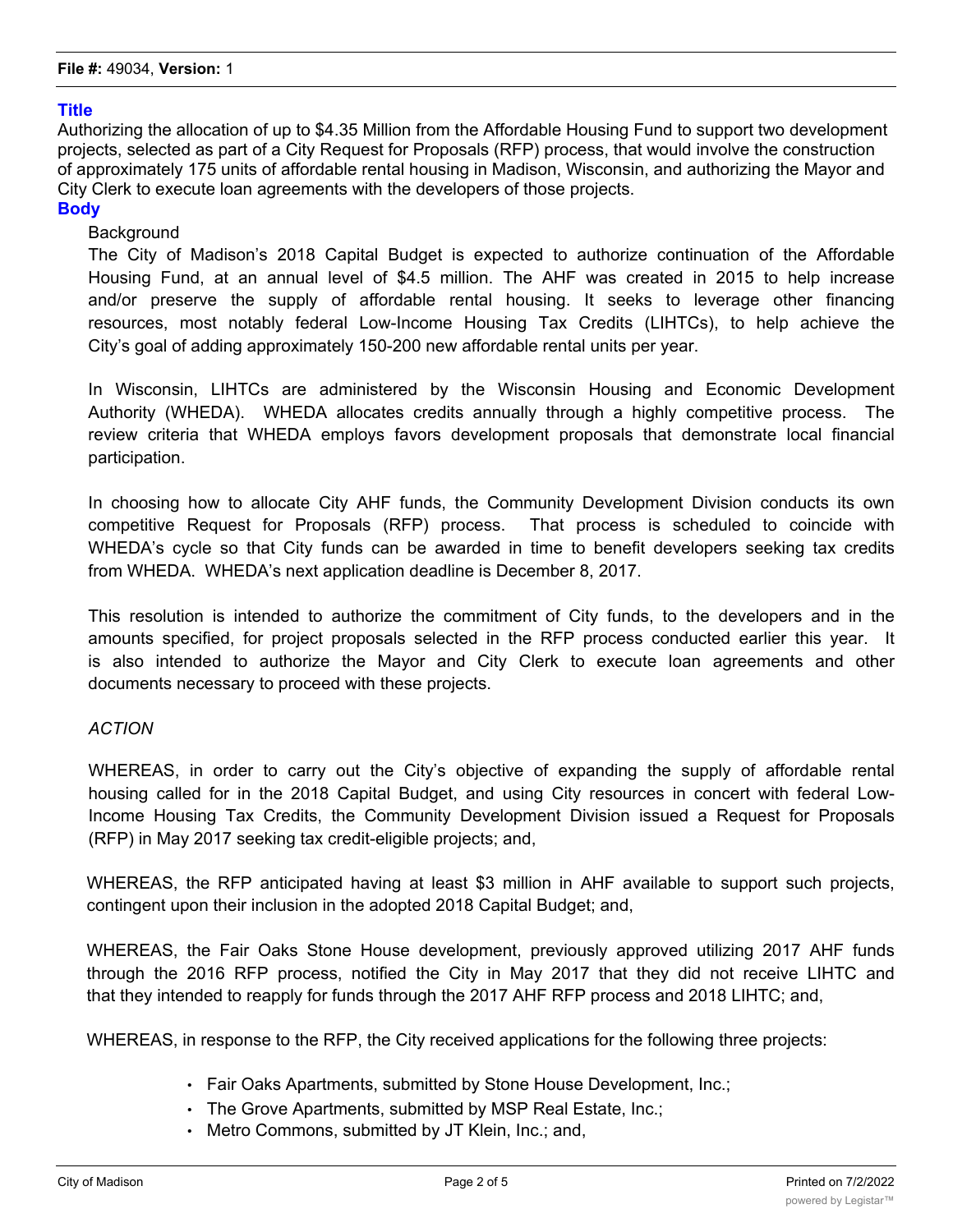WHEREAS, The Metro Commons application was withdrawn prior to completion of the review process: and,

WHEREAS, a review team, comprised of staff from the City's Community Development, Economic Development and Planning Divisions, and Community Development Authority, evaluated proposals based on criteria that addressed issues such as the number and mix of housing units; project location with respect to nearby amenities such as public transit, schools, retail and employment opportunities, etc.; financial viability; requested per-unit subsidy; development team experience; likelihood of the developer securing needed land use approvals; and anticipated score in WHEDA's LIHTC application process; and,

WHEREAS, based on this review, the staff team concluded that the identified two projects were responsive to the City's criteria and, with City financial support, could compete successfully for WHEDA LIHTCs; and,

WHEREAS, the staff team recommends offering up to \$1.35 million for Fair Oaks Apartments and up to \$3 million for The Grove Apartments to support the development of approximately 210 units of housing, about 175 of which will be designated as "affordable" (defined as reserved for households earning not more than 60% of the county median income); and

WHEREAS, the final City financial contribution to each project, not to exceed \$4.35 million in aggregate, and the number and mix of housing units to be required by the developers, may be adjusted for any minor changes deemed necessary by CDD staff and the developer to improve prospects for success in WHEDA's application process; and,

WHEREAS, if a project is subsequently determined to qualify for assistance through Tax Increment Financing (TIF), the CDD may reduce the contribution to the project derived from AHF funds by up to an amount equal to the TIF contribution, so that AHF funds are available to support additional affordable housing projects; and,

WHEREAS, upon securing federal LIHTCs from WHEDA, the developers of these projects, via an affiliate LLC, will be prepared to execute a loan agreement and related loan documents.

NOW, THEREFORE, BE IT RESOLVED, that the Mayor and the Common Council hereby authorize the City to provide no later than December 8, 2017, a letter of funding commitment of up to \$1.35 million in AHF funds to support the proposed Fair Oaks Apartments and up to \$3 million to support the proposed Grove Apartments developments; and

BE IT FURTHER RESOLVED, that the Mayor and City Clerk are authorized to execute loan agreements, utilizing Affordable Housing Funds, for these two affordable housing projects as described below and reflecting any minor adjustments approved by CDD staff or caused by the application of TIF resources:

- o Developers, Projects and Loan Amount
	- § Up to \$1.35 million Stone House Development, Inc., or an affiliate LLC for Fair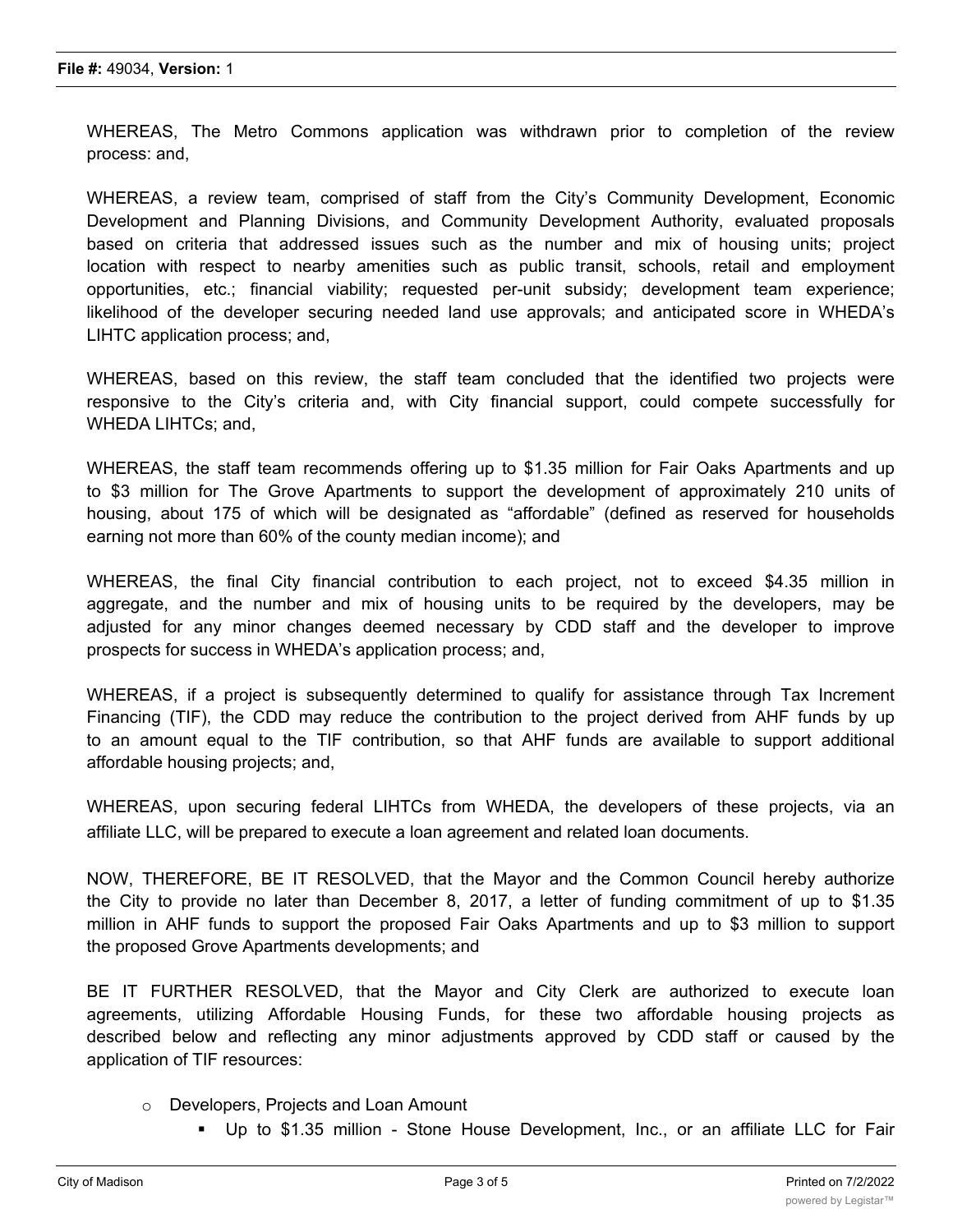Oaks Apartments: an 80-unit rental housing development with 68 units affordable to households with incomes at or below 30%, 50% or 60% of the County Median Income (CMI); and

- § Up to \$3 million MSP Real Estate, Inc., or an affiliate LLC for The Grove Apartments: a 129-unit rental housing development with 109 units affordable to households with incomes at or below 30%, 50% or 60% of CMI; and
- $\circ$  Form of Loans
	- § The assistance will be provided in the form of low-cost loans, up to 50% of which will be amortized over 30 years and payable over 16 years, contingent upon available cash flow, and at least 50% of which will be 0% interest, long-term deferred loans payable upon sale or change in use of the property; and
	- The developer shall apply the proceeds of the Loan to the expense of acquiring the property and/or constructing the project, including at least the total number of units and units to be used as affordable housing, for rent to income-eligible households as specified above; and
	- The loan will be secured by a subordinate mortgage, note, and Land Use Restriction Agreement securing a 30-year period of affordability; and
	- The loan agreement will be in full force and effect until the loan is repaid or at the expiration of the period of affordability, whichever is later.
- o Assignment
	- § The loan shall not be assigned without permission of the City except for an assignment to an affiliate entity of the developer prior to loan closing.
- o Closing
	- § Prior to closing, the developer must submit to the City a standard ALTA commitment for a loan policy of title insurance in the amount of the Loan for such Property, which will be subject only to municipal and zoning ordinances and agreements entered under them, recorded easements for the distribution of utility and municipal services, mortgages, security agreements, assignments of leases and rents, regulatory and land use restriction agreements and an extended use commitment pursuant to Section 42 of the Internal Revenue Code, recorded building and use restrictions and covenants, taxes levied in the year of closing, and any other encumbrances acceptable to the City; and
	- Prior to closing, the developer must provide evidence of property insurance as required by the Mortgage, containing a standard loss payee endorsement identifying the City as mortgagee. Developer also agrees to provide evidence of property insurance annually by February 10th or before expiration of existing policy.

BE IT STILL FURTHER RESOLVED, that the execution of a loan agreement and disbursement of City funds will be made contingent upon each project developer demonstrating that it has (1) secured financing sufficient to complete the project, including WHEDA LIHTCs; (2) received from the City all necessary land use and permit approvals; (3) satisfied any other City requirements; and (4) provided any other City-requested documentation.